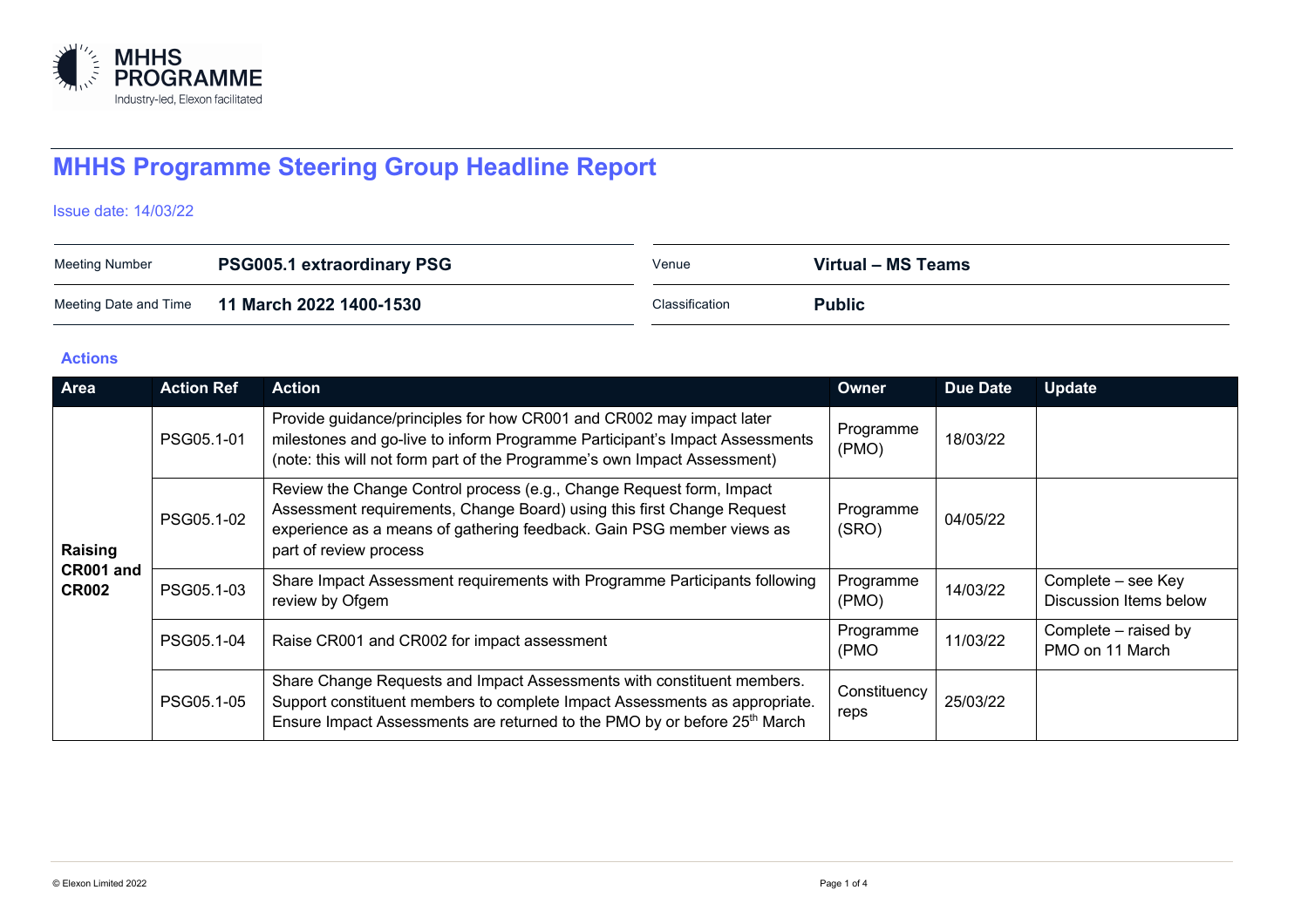## **Decisions**

| Area                                        | Dec Ref   | <b>Decision</b>                             |
|---------------------------------------------|-----------|---------------------------------------------|
| <b>Raising</b><br>CR001 and<br><b>CR002</b> | PSGDEC-09 | Raise CR001 and CR002 for Impact Assessment |

## **RAID Items Discussed**

| <b>RAID area</b>        | <b>Description</b>                                                                                                                  |
|-------------------------|-------------------------------------------------------------------------------------------------------------------------------------|
| Supplier engagement and | This extraordinary PSG was dedicated to progressing Change Requests proposing delays to M5 and resolving challenges around supplier |
| the delivery of M5      | engagement.                                                                                                                         |

# **Key Discussion items**

| Area                                                 | <b>Discussion</b>                                                                                                                                                                                                                                                                             |
|------------------------------------------------------|-----------------------------------------------------------------------------------------------------------------------------------------------------------------------------------------------------------------------------------------------------------------------------------------------|
|                                                      | The Programme presented action taken since last PSG. This included sessions with PSG members to provide detail on a plan for M5 in<br>July, which should be used as a basis for participants to assess CR001 impact. The Programme outlined next steps for the Change<br>Requests for M5:     |
| Action taken since last<br><b>PSG and next steps</b> | 1. Raise CR001 and CR002 for Impact Assessment by all Programme Participants (10 days for Impact Assessment). Change<br>Requests to be shared with Constituency Reps, directly with Programme Participants, on the MHHS Website, and via the Clock                                            |
|                                                      | Review Impact Assessments at the Change Board<br>2.                                                                                                                                                                                                                                           |
|                                                      | Bring outputs to 06 April PSG to agree a recommendation to go to Ofgem<br>3.                                                                                                                                                                                                                  |
|                                                      | Ofgem to make a decision<br>4.                                                                                                                                                                                                                                                                |
|                                                      | Ofgem indicated that in order to take a decision on a Change Request they would need to be able to understand:                                                                                                                                                                                |
|                                                      | Whether the proposals outlined in a Change Request would result in plan that is credible and achievable and which parties would<br>have confidence can be fully delivered;                                                                                                                    |
| <b>Guidance on completing</b>                        | The assumptions made in any Change Request or Impact Assessment. These should be clearly stated and thought-through;                                                                                                                                                                          |
| <b>Change Request Impact</b>                         | The benefits of the Change Request against the current baseline plan;<br>3.                                                                                                                                                                                                                   |
| <b>Assessments</b>                                   | The costs and impacts on the Programme, industry participants and consumers. This would need to be the full cost of the changes,<br>4.<br>including costs to all Programme Participants and the cost of any delay in realisation of benefits to consumers.                                    |
|                                                      | Both the immediate and forecasted impacts and costs. For example, immediate impacts may look at short term costs to a<br>5.<br>Programme Participant. Forecasted impact may look at delayed benefits to the consumer, delayed benefits realisation, and<br>impacts on the MHHS business case. |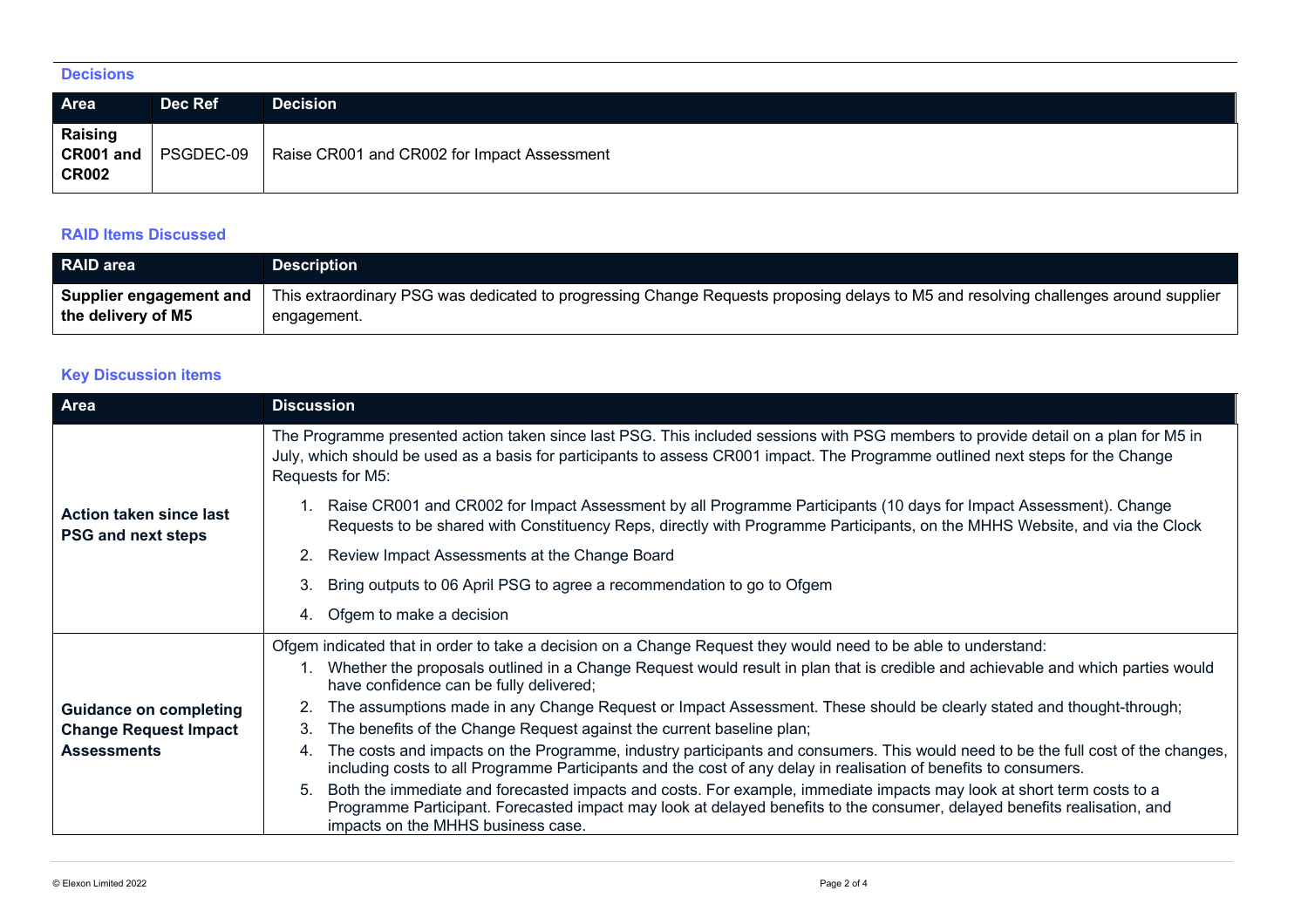|                                                | 6. Whether the proposed timeline is the most cost-effective approach taking into account the costs of all Programme Participants and<br>the delayed benefits to consumers as a result of overall programme delay;                                                                                                                                                                                                                                                                                                                                                                                                                                                                                                                                                                                                                                                                                                                                                                                                                                                                                               |
|------------------------------------------------|-----------------------------------------------------------------------------------------------------------------------------------------------------------------------------------------------------------------------------------------------------------------------------------------------------------------------------------------------------------------------------------------------------------------------------------------------------------------------------------------------------------------------------------------------------------------------------------------------------------------------------------------------------------------------------------------------------------------------------------------------------------------------------------------------------------------------------------------------------------------------------------------------------------------------------------------------------------------------------------------------------------------------------------------------------------------------------------------------------------------|
|                                                | 7. Whether there are steps parties could take to make a cost-effective timeline realistic, credible and achievable, and what<br>consideration has been given to taking those steps;                                                                                                                                                                                                                                                                                                                                                                                                                                                                                                                                                                                                                                                                                                                                                                                                                                                                                                                             |
|                                                | 8. Whether the implications of movement of M5 have been worked through the rest of the plan, including the implications on the start<br>and end of migration and the provision of benefits to customers. Have steps been taken to minimise this delay and are parties<br>committed to taking them? This will be particularly important to Ofgem because any delay in the start or end of migration will delay<br>the realisation of benefits to customers and impacts to support the move to net zero. Any such decision would require thorough<br>consideration.                                                                                                                                                                                                                                                                                                                                                                                                                                                                                                                                               |
|                                                | The IPA added:                                                                                                                                                                                                                                                                                                                                                                                                                                                                                                                                                                                                                                                                                                                                                                                                                                                                                                                                                                                                                                                                                                  |
|                                                | The extent to which parties can or cannot engage with the design activity prior to the proposed M5 milestone needs to be<br>$\bullet$<br>understood and supported by clearly evidenced analysis.                                                                                                                                                                                                                                                                                                                                                                                                                                                                                                                                                                                                                                                                                                                                                                                                                                                                                                                |
|                                                | Further guidance on Impact Assessments was shared by the Programme:                                                                                                                                                                                                                                                                                                                                                                                                                                                                                                                                                                                                                                                                                                                                                                                                                                                                                                                                                                                                                                             |
|                                                | Impact assessments must provide evidence why a participant CANNOT deliver against the current plan and why they CAN deliver<br>$\bullet$<br>against the Change Request proposal (and vice versa). Evidence and rationale behind any justification must be well thought-out<br>(not back of the envelope) with clear analysis. For example, if a party believes the risk or cost posed by the current plan is greater<br>than the risk or cost posed by a proposed change, they must clearly show their analysis.                                                                                                                                                                                                                                                                                                                                                                                                                                                                                                                                                                                                |
|                                                | Impact Assessments should be taken against the Programme current baseline plan (M5 in April).<br>$\bullet$                                                                                                                                                                                                                                                                                                                                                                                                                                                                                                                                                                                                                                                                                                                                                                                                                                                                                                                                                                                                      |
|                                                | Impact Assessment should take a risk-based approach and consider the balance of the risk of later Change Requests to the<br>$\bullet$<br>design, against the costs of a proposed delay.                                                                                                                                                                                                                                                                                                                                                                                                                                                                                                                                                                                                                                                                                                                                                                                                                                                                                                                         |
|                                                | Impact Assessments should provide evidence to substantiate any claims (for example, that cost savings later will exceed any costs<br>$\bullet$<br>incurred now, or of how timelines of later milestones in the plan may be shortened)                                                                                                                                                                                                                                                                                                                                                                                                                                                                                                                                                                                                                                                                                                                                                                                                                                                                           |
|                                                | While it is a consideration, Impact Assessments should not be a direct comparison of CR001 against CR002.<br>$\bullet$                                                                                                                                                                                                                                                                                                                                                                                                                                                                                                                                                                                                                                                                                                                                                                                                                                                                                                                                                                                          |
|                                                | Impact Assessments should be quantified where possible e.g., costs should be £ values and not a qualitative 'high' or 'low'<br>Participants are encouraged to make Impact Assessments as detailed as possible. This will allow for more informed decision-<br>$\bullet$<br>making.                                                                                                                                                                                                                                                                                                                                                                                                                                                                                                                                                                                                                                                                                                                                                                                                                              |
|                                                | The supplier rep raised challenges on completing the Impact Assessments to the required level of detail, given current challenges in<br>supplier engagement in the Programme.                                                                                                                                                                                                                                                                                                                                                                                                                                                                                                                                                                                                                                                                                                                                                                                                                                                                                                                                   |
| <b>Discussion on Change</b><br><b>Requests</b> | The PSG discussed in detail the need to understand how the Change Requests would impact later milestones and go-live. Initially, Ofgem<br>requested that this was detailed within the Change Requests, however the discussion identified that this would be difficult for Change<br>Raisers to determine, particularly given that these Change Requests have been raised before the Programme re-plan. Determining the<br>impact on later milestones would require input from all parties and would need a detailed planning activity. Parties would also have different<br>opinions on how long each element of the plan will take (e.g., migration). It was agreed that no central planning activity would occur at this<br>stage and that the Programme would provide some guiding principles on how the Change Requests may affect later milestones and go-live<br>(action PSG05.1-1). This would be for use by Programme Participants in their Impact Assessments. The outputs of Impact Assessments<br>would then be compiled into a single view of impact on later milestones and go-live for April PSG. |